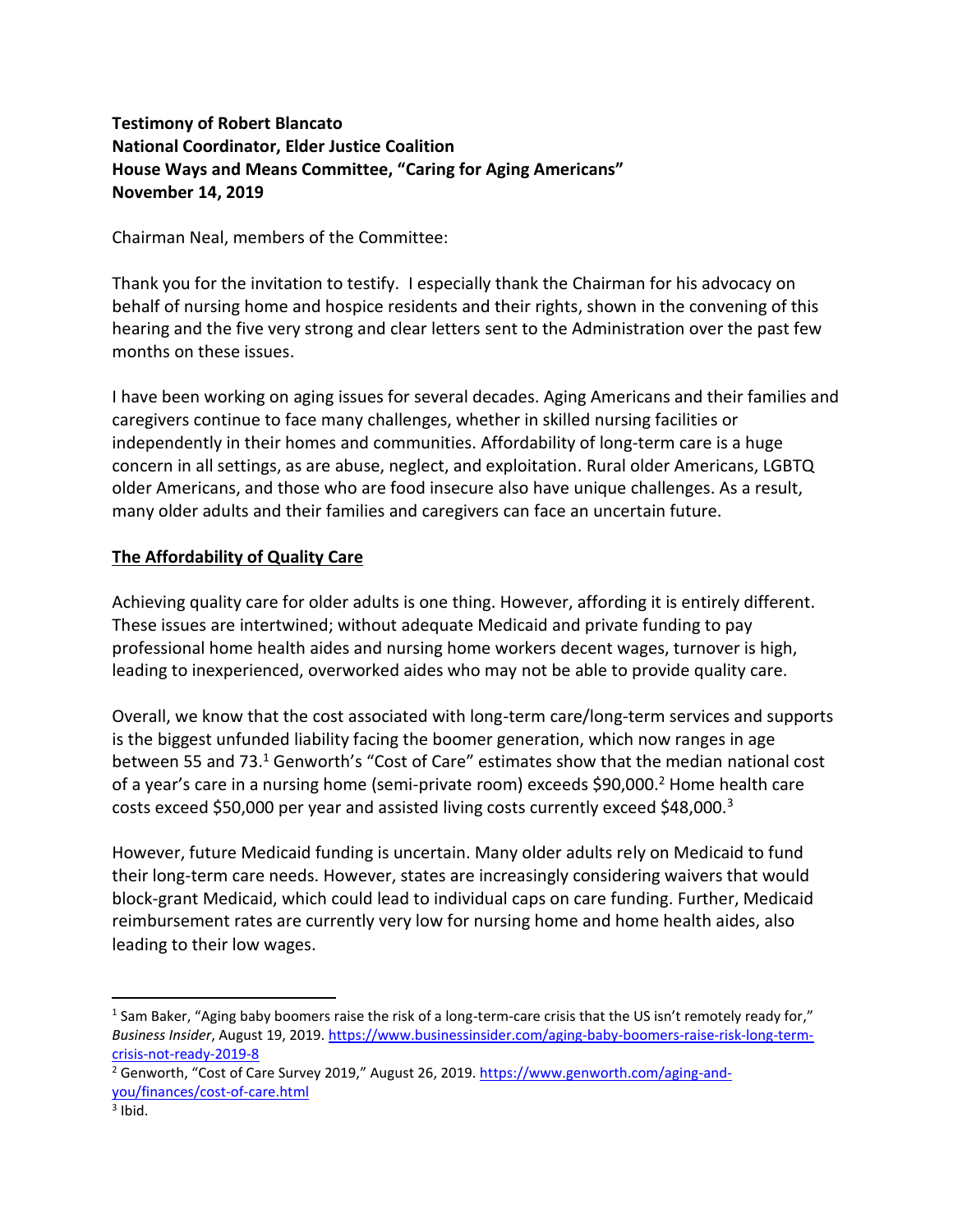"Private pay" opportunities for future long-term care needs are also dwindling as older adults' savings are drained to pay for immediate health care needs. A 2019 poll from Gallup and West Health revealed that seniors have withdrawn an estimated \$22 billion from their long-term savings to pay for health care just in the past 12 months.<sup>4</sup> Also indicating that future ability to privately pay may be in jeopardy: a 2019 Health Affairs article noted that in 10 years, more than half of middle-income Americans 75 and above will not be able to afford assisted living or medical expenses—the average annual financial resources of middle-income older adults are projected to be approximately \$60,000 (including home equity), and the annual cost of assisted living alone is projected to be \$62,000.<sup>5</sup>

# **How Can We Make Care Affordable?**

How do we fix this? The passage of comprehensive long-term care/long-term services and supports legislation has been a challenge for the past 30 years. A report by the then-Chairman of the House Select Committee on Aging Claude Pepper outlined a series of proposals that would have constituted good legislation. It was largely ignored. Several different bills were episodically considered in both the House and Senate until the CLASS Act was adopted as part of the Affordable Care Act. However, it was later repealed after actuaries determined it was not sustainable.

Where are we today? Again, we have an array of ideas. I urge that all viable proposals deserve to be vetted, studied and moved forward. Action might come via other legislation such as the House prescription drug pricing bill or some future Medicare/Medicaid reform legislation. I believe we can all agree that something needs to be done.

In the meantime, individual states are beginning to take the lead. Washington state enacted the Long-Term Care Trust Act into law earlier this year. It creates a long-term care insurance plan that will distribute \$36,500 per person in lifetime benefits. They are in the middle of a five-year implementation process now and will start providing the first benefits to vested, eligible residents in 2025.

Recently, I had the pleasure to address the annual conference of the Washington Association of Area Agencies on Aging. During that conference, I learned about two realities that aided in getting this bill passed which might be relevant in other states and nationally. The first reality is the recognition that long-term care legislation is not just a public, private or individual responsibility; it combines all three elements. The second reality came through a poll that found that 83 percent of voters aged 18-34 supported the bill's concept, which demonstrates that long-term care is an intergenerational issue.

<sup>4</sup> Lance Stevens and Lawrence Mallory, "U.S. Seniors Pay Billions, yet Many Cannot Afford Healthcare," *Gallup Blog*, April 15, 2019. [https://news.gallup.com/opinion/gallup/248741/seniors-pay-billions-yet-cannot-afford](https://news.gallup.com/opinion/gallup/248741/seniors-pay-billions-yet-cannot-afford-healthcare.aspx)[healthcare.aspx](https://news.gallup.com/opinion/gallup/248741/seniors-pay-billions-yet-cannot-afford-healthcare.aspx)

<sup>5</sup> Caroline F. Pearson et al, "The Forgotten Middle: Many Middle-Income Seniors Will Have Insufficient Resources For Housing And Health Care," *Health Affairs*, April 24, 2019. <https://www.healthaffairs.org/doi/full/10.1377/hlthaff.2018.05233>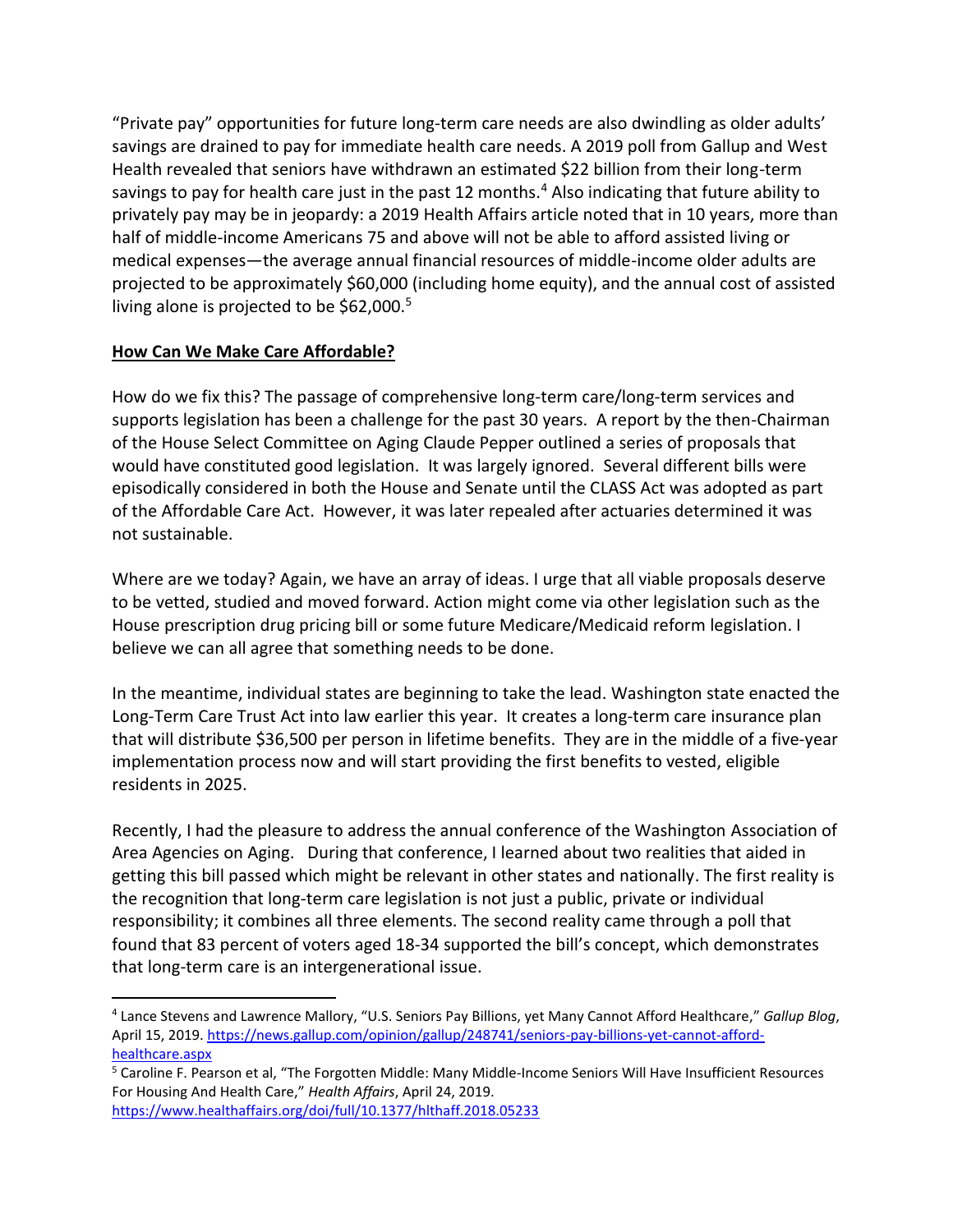Other states that are active in this space include Hawaii and Arizona. Hawaii legislators passed a measure in 2017 called the Kupuna Caregivers Program that uses state dollars to fund up to \$70 a day for respite care and other assistance for working family caregivers. In 2019, Arizona enacted a Family Caregiver Grant Program, a three-year pilot program that reimburses family caregivers for 50 percent of qualifying expenses incurred, up to \$1,000 for each qualifying member.

As the Pepper report said years ago, a real national solution involves several elements. We must maintain a strong Medicaid program and let it continue its positive trend of supporting home and community-based services over institutional care. We should examine the addition of a long-term care benefit in Medicare. We should also use the tax code positively to both provide a meaningful tax credit for family caregivers and a tax deduction for the purchase of sustainable private long-term care insurance that provides choices and consumer protections.

I hope this Committee will build on this hearing and replace denial with a detailed bipartisan legislative proposal on long-term care.

# **Achieving Quality Care in Nursing Facilities**

In our nation, less than five percent of older adults are nursing home residents, but they are some of our most vulnerable. Achieving quality care in nursing facilities is critical to ensuring their safety. We see a disturbing pattern of abdication by certain federal agencies vested by law with the responsibility to ensure quality care in nursing homes, assisted living and longterm care facilities.

Recent reports by the Department of Health and Human Services' (HHS) Office of the Inspector General (OIG) provide some disturbing figures:

- 20 percent of high-risk emergency room admissions of patients from skilled nursing facilities were the results of potential abuse and neglect;<sup>6</sup>
- 85 percent of these potential abuse incidents were not reported to state survey agencies; 7
- 67 of 69 substantiated cases of potential elder abuse were not reported by state survey agencies to local law enforcement;<sup>8</sup>
- Further, 80 percent of hospices had at least one deficiency related to quality of care over a four-year period.<sup>9</sup>

<sup>6</sup> HHS Office of Inspector General, *Incidents of Potential Abuse and Neglect at Skilled Nursing Facilities Were Not Always Reported and Investigated* (A-01-16-00509), June 2019.

 $<sup>7</sup>$  Ibid.</sup>

<sup>&</sup>lt;sup>8</sup> Ibid.

<sup>9</sup> HHS Office of Inspector General, *Hospice Deficiencies Pose Risks to Medicare Beneficiaries* (OEI-02-17-00020), July 2019.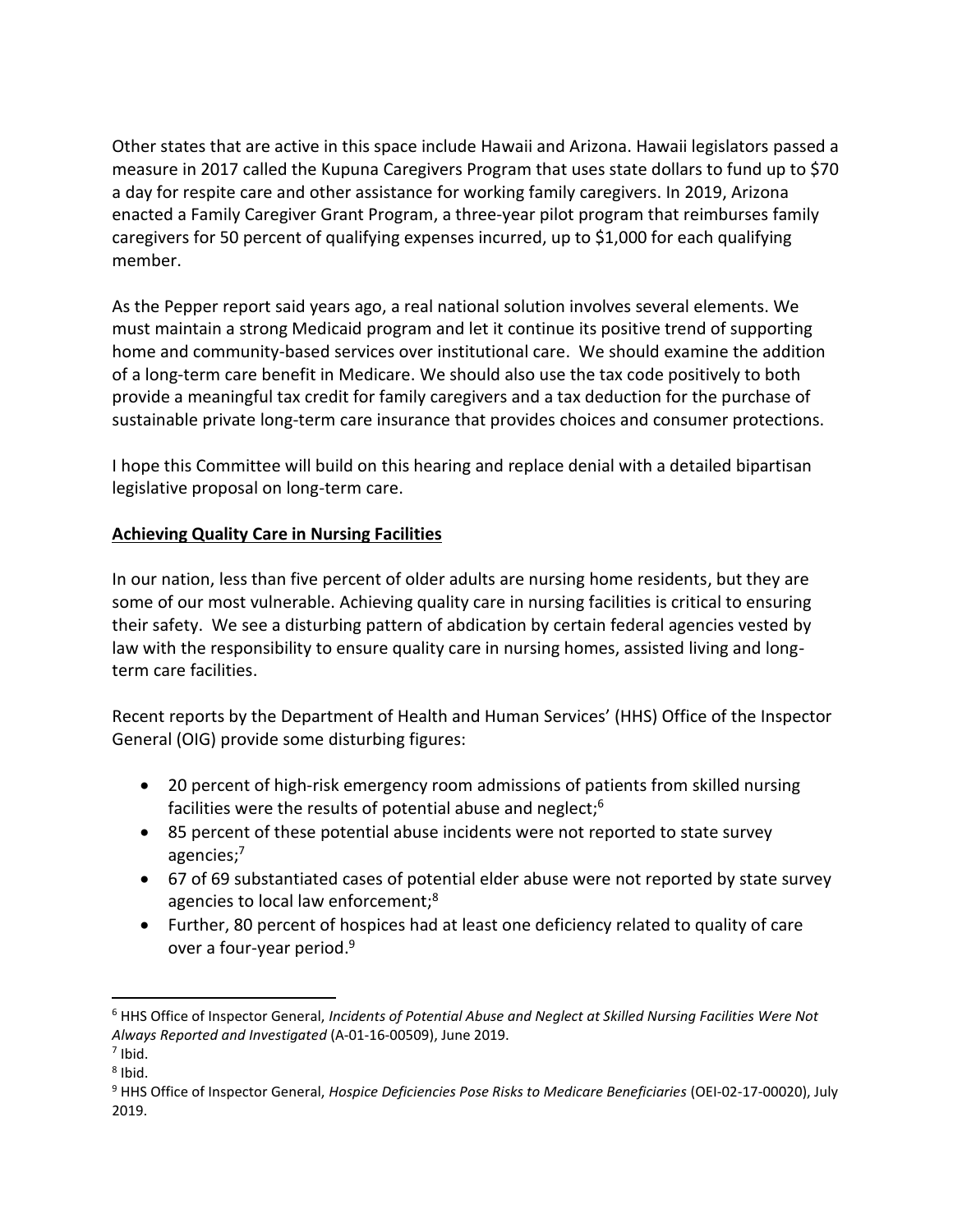As I noted in Congressional testimony earlier this year, there are high-quality nursing homes in this nation staffed by dedicated people and owned by companies with integrity. I know this first-hand; my late mother spent her last years in one. They are not at fault here and we should not stigmatize all nursing homes and staff.

For the bad actors, we should revisit the conditions of participation for any nursing home or hospice receiving Medicare or Medicaid funds. These facilities must be cited for failing to report elder abuse and neglect and meaningful remedies must be enforced, including the potential risk of suspension of Medicare and Medicaid funding. State surveyor and survey agencies should also report elder abuse and neglect or risk consequences. Otherwise, federal funds could be enabling elder abuse.

I also note the important introduction of the bipartisan, bicameral Hospice Care Improvement Act in response to the HHS OIG hospice report and hope this bill will get serious consideration in the House and Senate.

Another way to ensure that elder abuse and neglect is prevented is to work to ensure that nursing homes have adequate numbers of competent staff. Studies have established the relationship between staffing levels and quality of care.<sup>10</sup> When there is not enough welltrained and well-supervised staff, residents can suffer. Per the Elder Justice Roadmap report published by the Departments of Justice (DOJ) and HHS, residents of understaffed nursing homes are 22 percent more likely to be admitted to hospitals due to neglect.<sup>11</sup>

One recent initiative announced by the Center for Medicare and Medicaid Services (CMS) is the inclusion of a consumer alert icon on Nursing Home Compare to denote facilities "cited on inspection reports for one or both of the following: 1) abuse that led to harm of a resident within the past year; and 2) abuse that could have potentially led to harm of a resident in each of the last two years."<sup>12</sup>

That only gets to a part of the issue. In testimony before the Senate Finance Committee earlier this year, a daughter told of her mother's death by dehydration through days of neglect in a nursing home that had been given a five-star rating for quality by CMS on Nursing Home Compare.<sup>13</sup> Displaying an icon is a good first step, but regular audits of data submitted to CMS

<sup>10</sup> Charlene Harrington et al. "The Need for Higher Minimum Staffing Standards in U.S. Nursing Homes," *Health Serv Insights,* April 12, 2016.<https://www.ncbi.nlm.nih.gov/pmc/articles/PMC4833431/>

<sup>&</sup>lt;sup>11</sup> Centers for Medicare and Medicaid Services, "Appropriateness of Minimum Nurse Staff Ratios in Nursing Homes, Phase II Final Report." 2001.

<sup>&</sup>lt;sup>12</sup> Centers for Medicare and Medicaid Services, "Trump Administration Empowers Nursing Home Patients, Residents, Families, and Caregivers by Enhancing Transparency about Abuse and Neglect," October 7, 2019. [https://www.cms.gov/newsroom/press-releases/trump-administration-empowers-nursing-home-patients](https://www.cms.gov/newsroom/press-releases/trump-administration-empowers-nursing-home-patients-residents-families-and-caregivers-enhancing)[residents-families-and-caregivers-enhancing](https://www.cms.gov/newsroom/press-releases/trump-administration-empowers-nursing-home-patients-residents-families-and-caregivers-enhancing)

<sup>&</sup>lt;sup>13</sup> United States Senate Committee on Finance, "Not Forgotten: Protecting Americans From Abuse and Neglect in Nursing Homes," March 6, 2019. [https://www.finance.senate.gov/hearings/not-forgotten-protecting-americans](https://www.finance.senate.gov/hearings/not-forgotten-protecting-americans-from-abuse-and-neglect-in-nursing-homes)[from-abuse-and-neglect-in-nursing-homes](https://www.finance.senate.gov/hearings/not-forgotten-protecting-americans-from-abuse-and-neglect-in-nursing-homes)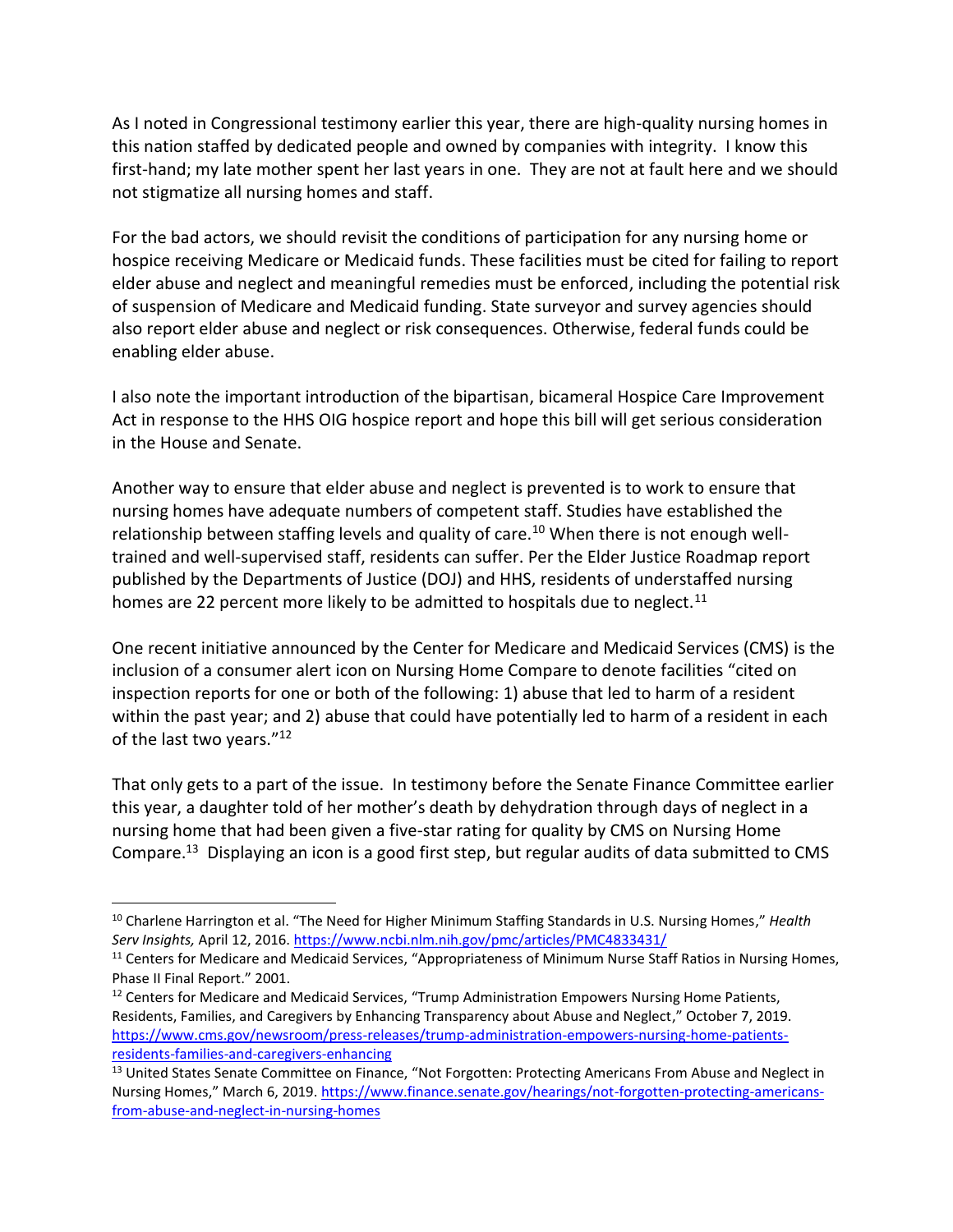to get a rating in the first place must also be conducted. Also, it is worth noting that the icon does not distinguish between facilities that fix a problem and those that do not.

There must be a better process of ensuring the prompt reporting of crimes that occur in nursing homes—it is part of the Elder Justice Act, but slow implementation by the previous Administration and a lack of interest or involvement by this Administration has made this a law with no teeth.

We should implement a sound recommendation made five years ago by the HHS OIG for the development and offering of training to state and federal surveyors on best practices for identifying and reducing adverse events in long-term care facilities.

Further, we cannot forget incidents like Hurricane Katrina in Louisiana, Hurricane Irma in Florida, and ongoing wildfires in California, where natural disasters severely impacted nursing home residents. We must mandate coordination between all levels of government in coordinating emergency response plans and training for nursing homes.

We should also ensure criminal background checks of employees at long term care facilities. Our Coalition has been very committed to this issue since it first appeared as a demonstration program in the Medicare Modernization Act of 2003. Back then, it was estimated that more than 7,000 individuals were turned away from employment because of what was found on their background check—in only seven states.<sup>14</sup> The Affordable Care Act included a grant program to allow all states to conduct criminal background checks. However, less than half of all states conducted checks and some of those states provided inadequate data to CMS. We need to improve on this program and provide proper incentives for states to participate.

Though abuse deficiencies are relatively rare—they comprise less than one percent of the total deficiencies cited according to the Government Accountability Office—the Office did also find a doubling of cited abuse deficiencies in nursing homes between 2013-2017.<sup>15</sup> Therefore, it is critical that this Committee and this Congress do all within its legislative and oversight powers to work to ensure adequate and strong protection of the rights of all nursing home residents.

We need to renew the bipartisan Elder Justice Act so we might achieve dedicated and adequate funding for adult protective services, which protects both older adults in facilities and the 95 percent of older adults who live in communities. In addition, we need stronger funding and additional training for long-term care ombudsmen so they can expand their important work into assisted living. And, we should continue the fine work of the Elder Justice Coordinating Council.

<sup>&</sup>lt;sup>14</sup> Abt. Associates, "Evaluation of the Background Check Pilot Program, Final Report," October 2008. [https://www.cms.gov/Research-Statistics-Data-and-Systems/Statistics-Trends-and-](https://www.cms.gov/Research-Statistics-Data-and-Systems/Statistics-Trends-and-Reports/Reports/Downloads/White8-2008.pdf)[Reports/Reports/Downloads/White8-2008.pdf](https://www.cms.gov/Research-Statistics-Data-and-Systems/Statistics-Trends-and-Reports/Reports/Downloads/White8-2008.pdf)

<sup>15</sup> Government Accountability Office, *Improved Oversight Needed to Better Protect Residents from Abuse* (GAO-19-433), July 2019.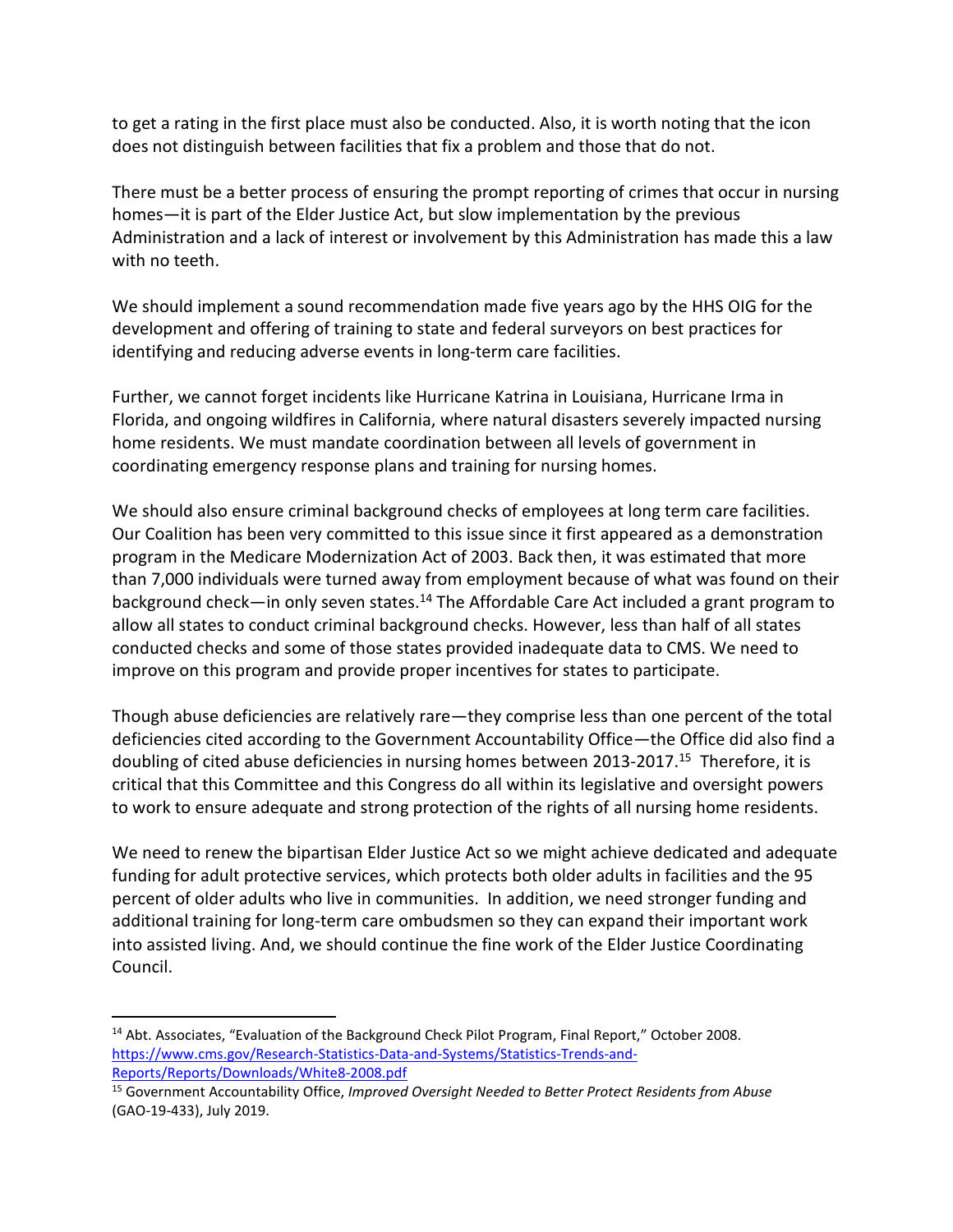Elder abuse, whether it occurs in a facility or in the home, is a scourge on our nation. In fact, it affects one in ten older Americans. We must recognize this fact and commit the necessary resources as we would to address any other health emergency.

#### **Quality Care in Rural Areas**

Quality care for aging Americans must include the older adults living in rural America, who face unique challenges. More than 25 percent of those 65 and over in our nation live in rural areas, and in some states the percentage is considerably higher such as in Maine, where 58 percent of older adults reside in rural areas.<sup>16</sup> Further, rural counties tend to have much older populations than urban counties. Rural older adults tend to have more housing challenges; 24 percent of rural older adult homeowners face housing costs of more than 30 percent of their income, and more than half of rural older adult renters pay more than 30 percent of their income on rent.<sup>17</sup>

Transportation for rural older adults is an ongoing challenge. A poll taken by the National Aging and Disability Transportation Center found that less than half of rural elders felt they had access to good transportation alternatives to driving, meaning that those who cannot drive are unable to visit friends, access health care, or go grocery shopping.<sup>18</sup> New incentives need to be provided to ensure that ride-sharing services come to rural America. We should also ensure that funding from the Department of Transportation responds to growth in rural public transit programs.

Research also shows that people living in rural areas have a higher prevalence of chronic disease, a higher disability rate, and a lower prevalence of healthy behavior.<sup>19</sup> However, they lack health care facilities to address these issues. Fifty-nine percent of Primary Care Health Shortage areas are in rural areas, according to the Health Resources and Services Administration (HRSA).<sup>20</sup> Specialists are in even shorter supply in rural areas than primary care providers, and 64 rural hospitals (including critical access hospitals) closed between 2013 and 2017, more than twice as many as had closed in the previous 5 years.<sup>21</sup>

Some solutions to rural older adults' health challenges are developing but must be expanded. One prime example is expansion of telehealth services, with the important caveat that this must be accompanied by an absolute commitment to close the digital divide that still disproportionately affects rural America. We also need to ensure that adequate resources reach rural America from the new money being committed to combat the opioid crisis. We

 $19$  Ibid.

[https://ersrs.hrsa.gov/ReportServer?/HGDW\\_Reports/BCD\\_HPSA/BCD\\_HPSA\\_SCR50\\_Smry\\_HTML](https://ersrs.hrsa.gov/ReportServer?/HGDW_Reports/BCD_HPSA/BCD_HPSA_SCR50_Smry_HTML)

<sup>16</sup> Patrick Arbore, "Suicide Prevention Among Rural Older Adults," *Generations*, Summer 2019, p 62.

<sup>17</sup> Suzanne Anarde, "Home Sweet Home: Aging in Place in Rural America," *Generations,* Summer 2019, pp 18-19. <sup>18</sup> Virginia Dize, "Getting Around in Rural America," *Generations*, Summer 2019, p 34.

<sup>&</sup>lt;sup>20</sup> Health Resources and Services Administration, Bureau of Health Workforce, "Designated Health Professional Shortage Areas Statistics," July 12, 2017.

<sup>21</sup> Clinton MacKinney et al. "Aging Well in Rural America—The Role and Status of Healthcare," *Generations*, Summer 2019, p 50.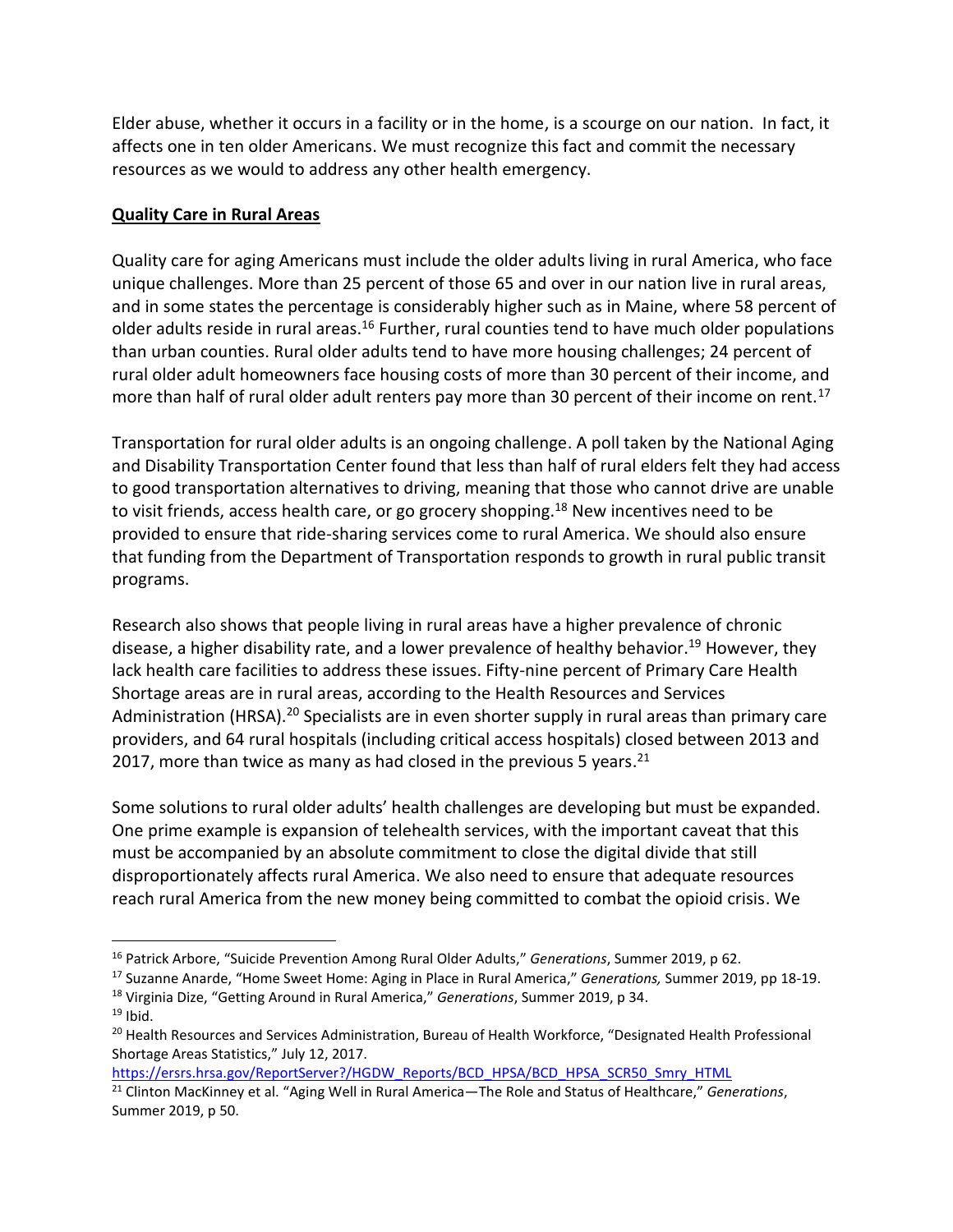should also consider any potential rural hospital closure to be a public emergency and allow time to hopefully avert the closure and its corresponding devastating impact to the entire community.

Other steps to take include considering the social determinants of health in rural health care planning system development and payment, addressing health care workforce issues with an emphasis on rural healthcare access, and ensuring a commitment to quality care in rural nursing homes and long-term care facilities. We should also provide more funding for rural PACE (Program of All-Inclusive Care for the Elderly) providers to help them serve more older adults.

# **LGBTQ Older Adults**

LGBTQ (lesbian, gay, bisexual, transgender and queer) older adults face unique challenges as well. Today, more than 1.1 million persons in America over 65 are LGBTQ according to Movement Advancement Project.<sup>22</sup> One in five LGBTQ older adults are people of color and onethird of the population lives at 200 percent of the federal poverty level or below.<sup>23</sup>

In recent times, our society has become more aware of the issues many of these older adults have endured most of their lives. This includes multiple forms of discrimination, from employment to housing to benefits. As we look at aging in America, we should give special consideration to proposals addressing the challenges LGBTQ older adults face.

For example, as we focus more attention on the growing problem of isolation and loneliness among older adults, we need to better understand the unique elements that contribute to this for LGBTQ older adults. Any workforce development programs for older adults must serve LGBTQ older adults without discrimination.

LGBTQ older adults are even more concerned about elder abuse in skilled nursing facilities than the average older adult. According to a recent AARP national survey, more than 60 percent of LGBTQ older adults were "concerned about how they would be treated in a long-term care setting, including fear that they might be refused or receive limited care; be in danger of neglect or abuse; or face verbal or physical harassment, and be forced to hide or deny their identity once again."<sup>24</sup> To address these concerns, HHS should designate LGBTQ older adults as an underserved population for purposes of gathering accurate data on the extent to which elder abuse is an issue for this community.

We must ensure that staff in these facilities and communities are properly trained to understand and work with LGBTQ older adults. As a resource, the Human Rights Campaign

<sup>&</sup>lt;sup>22</sup> Movement Advancement Project, "Who Are LGBT Elders?" [http://www.lgbtmap.org/file/lgbt-older-adults](http://www.lgbtmap.org/file/lgbt-older-adults-infographic-who-are-lgbt-elders.pdf)[infographic-who-are-lgbt-elders.pdf](http://www.lgbtmap.org/file/lgbt-older-adults-infographic-who-are-lgbt-elders.pdf)

 $23$  Ibid.

<sup>&</sup>lt;sup>24</sup> Human Rights Campaign Foundation, "Why the Long-Term Care Quality Index?" [https://assets2.hrc.org/thelei/documents/Why\\_the\\_LEI.pdf](https://assets2.hrc.org/thelei/documents/Why_the_LEI.pdf)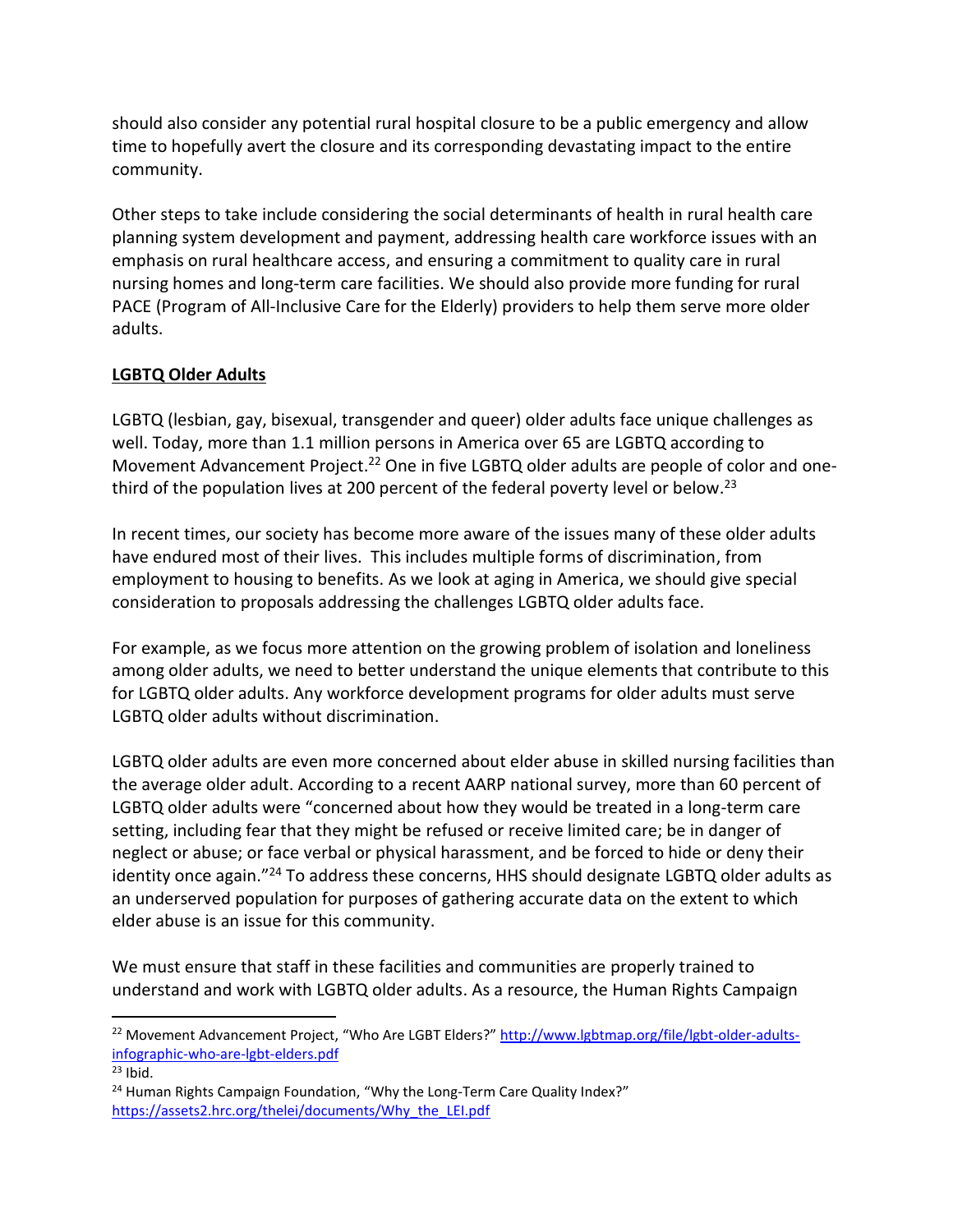Foundation and SAGE (Advocacy and Services for LGBT Elders) have developed the Long-Term Care Equality Index "to promote equitable and inclusive care for LGBT older people in residential long-term care communities." 25

#### **Food Insecurity and Malnutrition in Older Adults**

According to the U.S. Department of Agriculture (USDA), food insecurity is measured by whether people can obtain enough food to lead a healthy life. Feeding America has found that 5.5 million older adults, or 7.7% of the older population, were food insecure in 2017, which is more than double the number in 2001.<sup>26</sup>

There are many factors that can influence food insecurity, such as living in an area with more convenience stores than full-service grocery stores ("food deserts"). Combined with potentially limited transportation options and functional impairments, food insecurity can present a real threat to the health and well-being of an older adult. Food insecure older adults have higher rates of chronic conditions—which can also impact older adults' ability to remain at home in their communities.

Closely connected to food insecurity are its consequences such as malnutrition—the lack of adequate protein, calories, and other nutrients needed for tissue maintenance or repair. Older adult malnutrition is a growing crisis in America today. Up to half of all older adults are at risk of malnutrition.<sup>27</sup> And, as individuals age, those with complex care needs are more likely to experience malnutrition concerns in an outpatient setting.

There are some achievable things this Congress can do this year to address the issues of food insecurity and malnutrition in older adults. One is to maintain the House-passed funding increases for Fiscal Year 2020 for the Older Americans Act nutrition programs, which by their daily existence help to prevent food insecurity and malnutrition. The Senate should also take up the House-passed Older Americans Act reauthorization bill which includes malnutrition screening for the first time.

We also need to continue to expand outreach efforts to get more needy older adults into the Supplemental Nutrition Assistance Program (SNAP), which has a two-fold mission: to help people facing difficult economic times access food and to reduce food insecurity. Currently, three in five older adults who are eligible for SNAP have not applied to participate. $^{28}$ 

<sup>&</sup>lt;sup>25</sup> Human Rights Campaign Foundation, "Why the Long-Term Care Quality Index?" [https://assets2.hrc.org/thelei/documents/Why\\_the\\_LEI.pdf](https://assets2.hrc.org/thelei/documents/Why_the_LEI.pdf)

<sup>&</sup>lt;sup>26</sup> Feeding America, "Senior Food Insecurity Studies," 2019. [https://www.feedingamerica.org/research/senior](https://www.feedingamerica.org/research/senior-hunger-research/senior)[hunger-research/senior](https://www.feedingamerica.org/research/senior-hunger-research/senior)

<sup>&</sup>lt;sup>27</sup> Defeat Malnutrition Today, "Malnutrition: An Older Adult Crisis," September 2019. https://www.defeatmalnutrition.today/sites/default/files/images/DMT\_Malnutrition\_Info\_Graphic\_OnePage [Update\\_2.pdf](https://www.defeatmalnutrition.today/sites/default/files/images/DMT_Malnutrition_Info_Graphic_OnePage_Update_2.pdf)

<sup>&</sup>lt;sup>28</sup> National Council on Aging, "Senior Hunger and SNAP Fact Sheet." [https://www.ncoa.org/resources/senior](https://www.ncoa.org/resources/senior-hunger-and-snap-fact-sheet/)[hunger-and-snap-fact-sheet/](https://www.ncoa.org/resources/senior-hunger-and-snap-fact-sheet/)